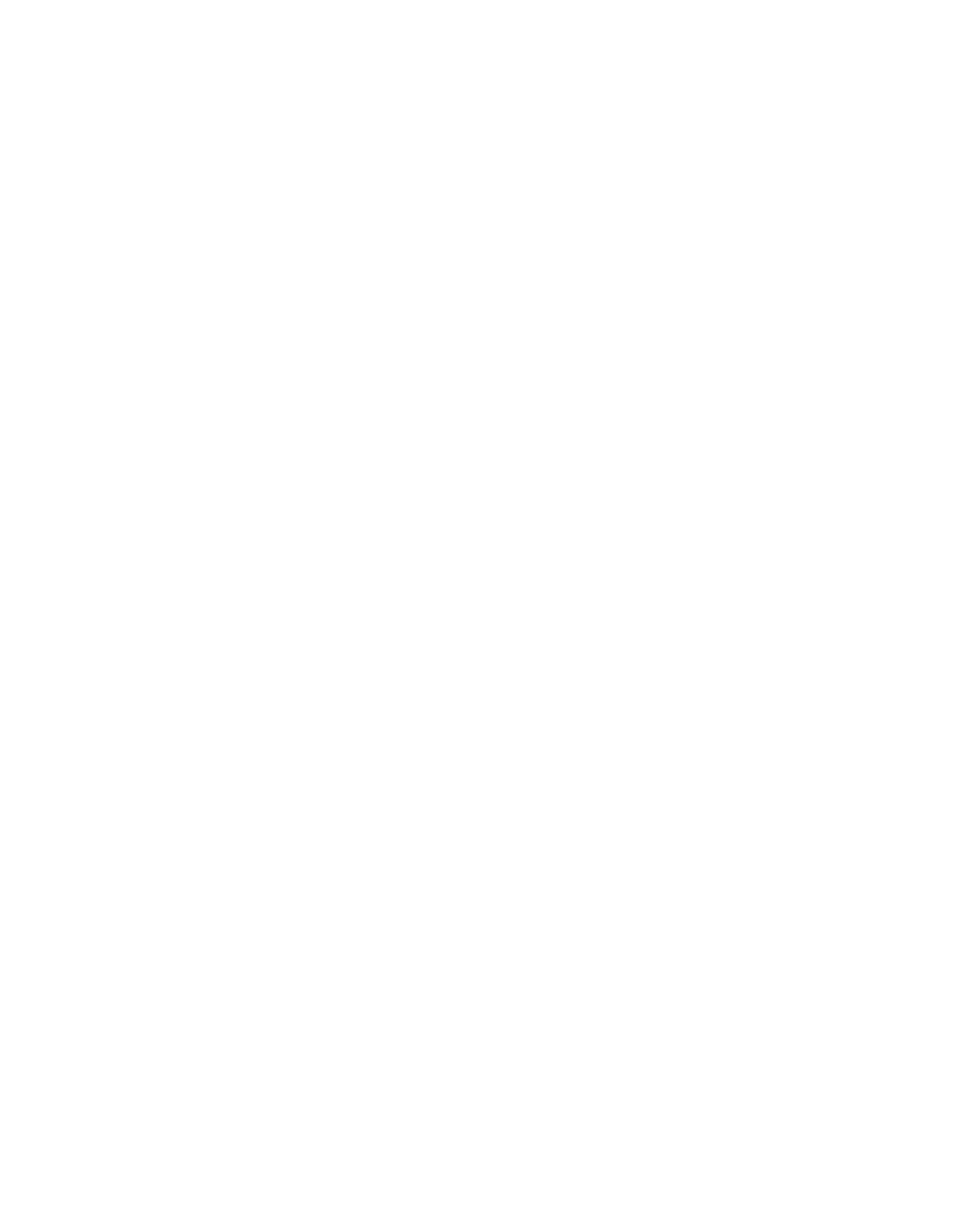## **HILL, Chief Justice.**

[¶1] Patricia Grove (Grove) and her minor daughter, Krista, filed suit against Randle Pfister (Pfister) alleging that his negligent operation of a motor vehicle resulted in a collision with their vehicle causing them injury. Upon motion by Pfister, the district court ordered joinder of a passenger in Grove's vehicle as an indispensable party under W.R.C.P. 19. The order provided that failure to join would result in the dismissal of the action. We granted Grove's Petition for a Writ of Review and reverse the district court's order, and remand for further proceedings.

## **ISSUES**

- [¶2] Grove sets out five issues in her brief:
	- 1. In a personal injury suit arising from a motor vehicle collision, is a front-seat passenger, whose actions did not cause or contribute to the accident in any way, an indispensable party under W.R.C.P. 19(a)?
	- 2. Does the district court have jurisdiction over a frontseat passenger, whose actions did not cause or contribute in any way to the motor vehicle collision giving rise to the lawsuit?
	- 3. In a personal injury suit arising from a motor vehicle collision, is a front-seat passenger, whose actions did not cause or contribute to the accident in any way, an indispensable party whose failure to be joined in the lawsuit justifies dismissal of the suit under W.R.C.P. 19(b)?
	- 4. Did Respondent waive his right to move to join the front-seat passenger of Plaintiff's vehicle by failing to timely raise the issue?
	- 5. If the Wyoming Supreme Court finds that a front-seat passenger, whose actions did not cause or contribute to the accident in any way, is nevertheless an indispensable party under W.R.C.P. 19, what is the proper process for service, pleading and practice to join an involuntary plaintiff under these circumstances?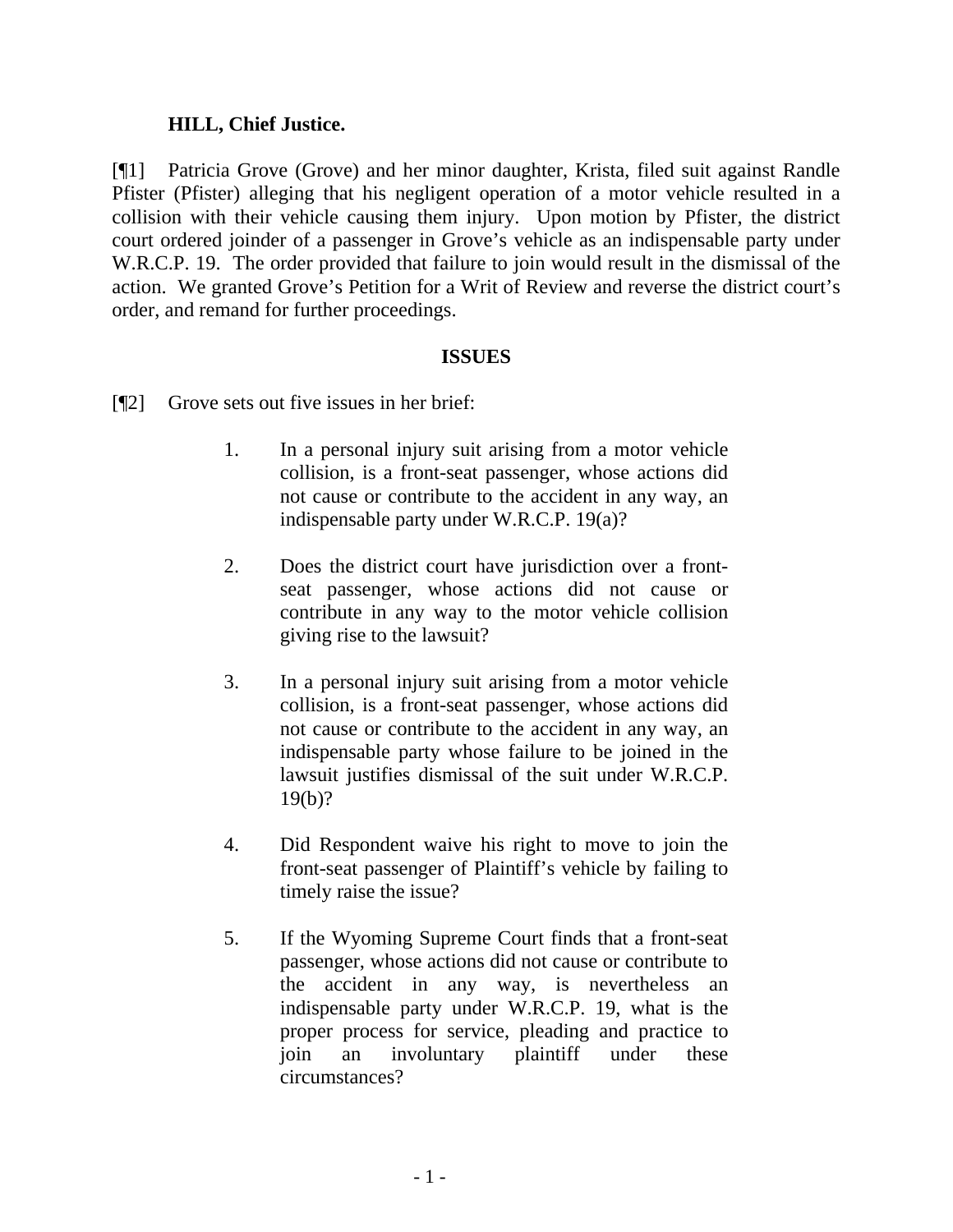Pfister replies with six issues:

- 1. Whether review by the Wyoming Supreme Court, pursuant to Rule 13.02 W.R.A.P., of the District Court's order concerning a Rule 19 W.R.C.P. motion for joinder is appropriate.
- 2. Whether the District Court abused its discretion when it held that Deborah Broberg was a party that must be joined in this action pursuant to Rule 19(a) W.R.C.P.
- 3. Whether the District Court abused it [sic] discretion when it ordered that the [Groves'] action would be dismissed if the [they] failed to join Ms. Broberg in this action by June 8, 2004.
- 4. Whether [Pfister] waived his right to move to have Ms. Broberg joined in this action pursuant to Rule 19 W.R.C.P. when his motion for joinder came after the confirmation under oath of relevant facts in discovery.
- 5. Whether the District Court erred in the manner in which it ordered [the Groves] to join Ms. Broberg in this action.
- 6. Whether there is an alternative form of relief that supports the District Court's holding.

# **FACTS**

[¶3] In a complaint filed on July 28, 2003, Grove stated that she was driving northbound on State Highway 191 on December 7, 2001. Her daughter was in the back seat, and a friend, Deborah Broberg (Broberg), was in the front passenger seat. At the time, the highway was slick with ice and snow. Grove alleged that when she slowed down for a snowplow, Pfister negligently drove his vehicle into the rear of hers causing injury to Grove and her daughter. Pfister filed an answer denying the allegation of negligence. On March 22, 2004, Pfister filed a motion seeking joinder of Broberg as a party pursuant to W.R.C.P. 19. Broberg had submitted a claim to Pfister's insurance company but had not filed any legal action against him. After a hearing, the district court granted Pfister's motion, finding that, "Broberg is a person whose presence is needed for a just adjudication as provided by Rule 19(a) of the Wyoming Rules of Civil Procedure and that her joinder will not deprive this Court of jurisdiction[.]" Grove petitioned this Court for a writ of review, which we have granted.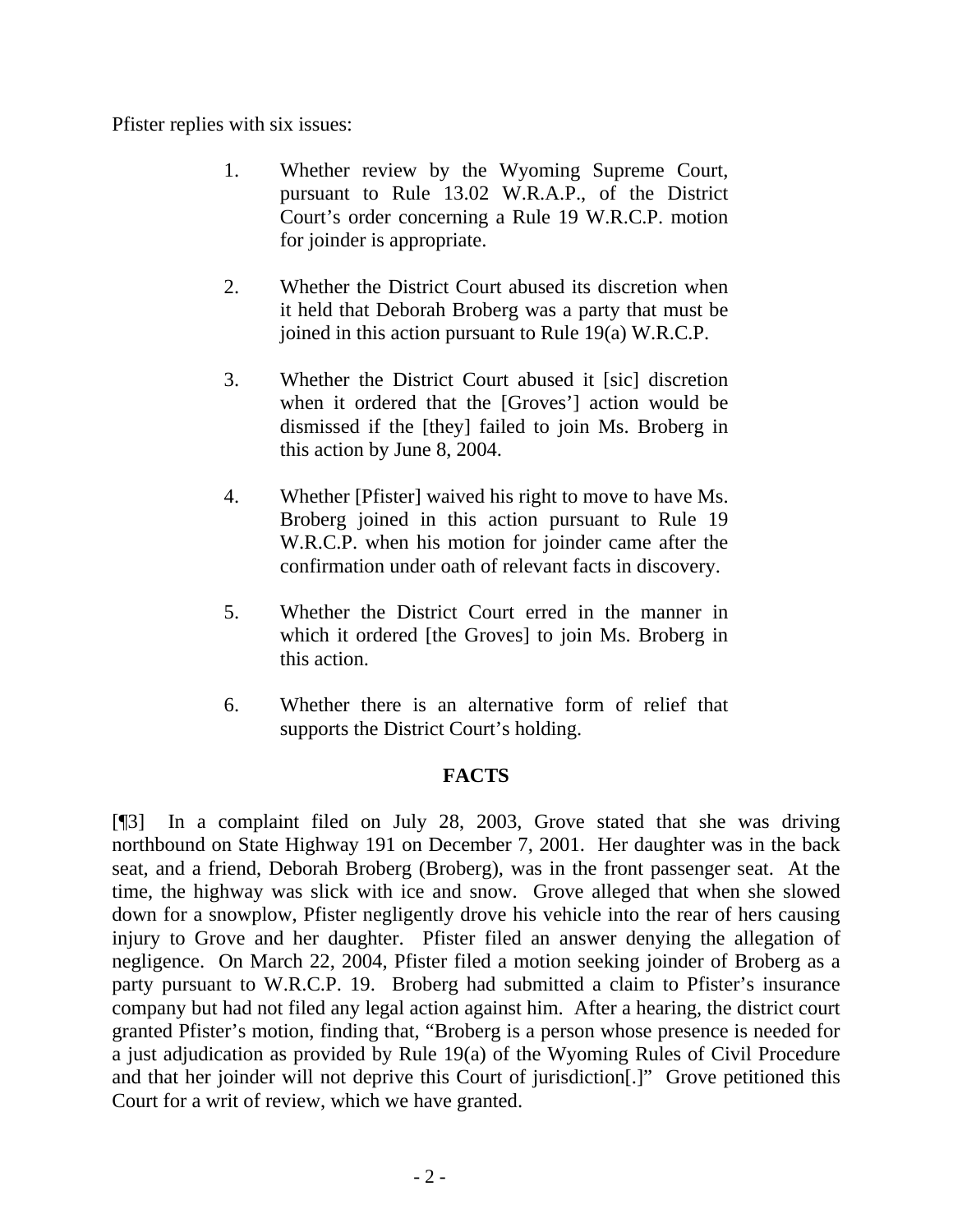#### **STANDARD OF REVIEW**

[¶4] District court rulings on joinder are reviewed for an abuse of discretion. *Rivermeadows, Inc. v. Zwaanshoek Holding and Financiering, B.V.*, 761 P.2d 662, 668- 70 (Wyo. 1988); *England v. Simmons*, 728 P.2d 1137, 1139-40 (Wyo. 1986).

> [T]he core of our inquiry must reach "the question of reasonableness of the choice made by the trial court." *Vaughn v. State*, 962 P.2d 149, 151 (Wyo. 1998). "Judicial discretion is a composite of many things, among which are conclusions drawn from objective criteria; it means a sound judgment exercised with regard to what is right under the circumstances and without doing so arbitrarily or capriciously." *Id*. (quoting *Byerly v. Madsen*, 41 Wash. App. 495, 704 P.2d 1236, 1238 (Wash. App. 1985)); *Basolo v. Basolo*, 907 P.2d 348, 353 (Wyo. 1995). We must ask ourselves whether the district court could reasonably conclude as it did and whether any facet of its ruling was arbitrary or capricious.

*Woods v. Wells Fargo Bank Wyoming*, 2004 WY 61, ¶20, 90 P.3d 724, ¶20 (Wyo. 2004) (quoting *Gore v. Sherard*, 2002 WY 114, ¶20, 50 P.3d 705, ¶20 (Wyo. 2002)).

## **DISCUSSION**

[¶5] Preliminarily, we address a claim by Pfister that the district court's ruling on joinder is not the proper subject for appellate examination pursuant to a writ of a review. Pfisterasserts that W.R.A.P.  $13.02<sup>1</sup>$  allows for interlocutory review of a lower court ruling only when the dispute concerns a question of law. Pfister characterizes the district court's joinder ruling as "a factually based decision made in the discretion of the District Court." Since there is no disagreement over the applicable rule of law, Pfister argues that the dispute must be over the factual findings of the court and, hence, not the proper subject of appellate review under Rule 13.02.

<span id="page-4-0"></span><sup>&</sup>lt;sup>1</sup> 13.02 When interlocutory review may be granted.

A writ of review may be granted by the reviewing court to review an interlocutory order of a trial court in a civil or criminal action, or from an interlocutory order of an administrative agency, which is not otherwise appealable under these rules, but which involves a controlling question of law as to which there are substantial bases for difference of opinion and in which an immediate appeal from the order may materially advance resolution of the litigation.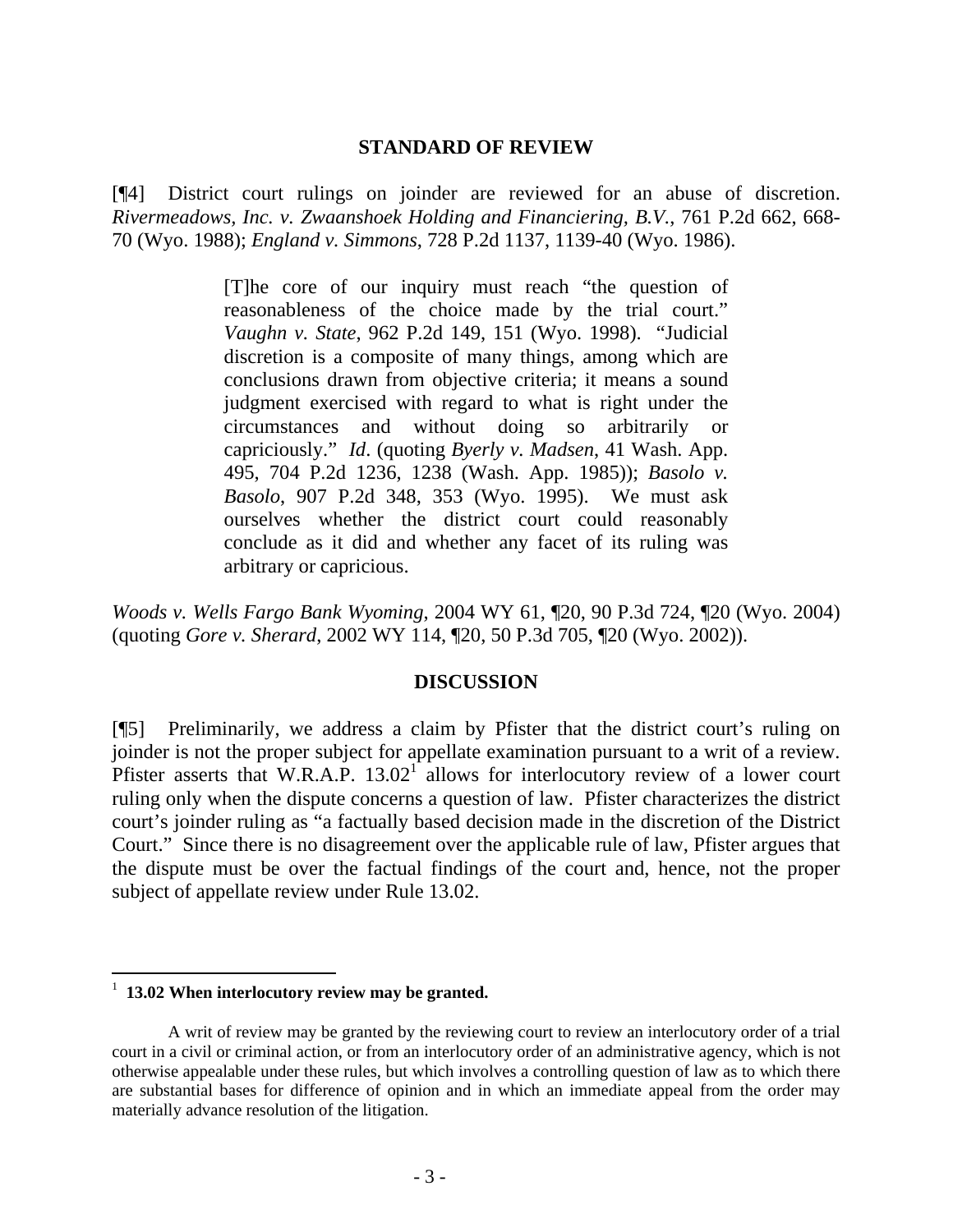[¶6] Historically, we have invoked our discretionary powers to issue a writ of review when a case involves an important state question or is of sufficient public significance to justify interlocutory review by this Court. *In re Big Horn River System*, 803 P.2d 61, 67 (Wyo. 1990). While we do not grant a writ lightly, especially if an adequate alternative remedy is available, we will do so without hesitation when the timely resolution of a matter is of extreme and lasting importance to the citizens of Wyoming and may contribute to judicial efficiency. *Id*. This case raises an issue that has not been addressed by this Court. The petitioners were faced with the choice of having their lawsuit dismissed or proceeding to trial joined with a co-plaintiff against their will. That the decision was within the discretion of the district court is not a bar to our review under a writ. We have said that a writ of review is a proper means for correcting an abuse of district court discretion. *V-1 Oil Company v. Ranck*, 767 P.2d 612, 616 (Wyo. 1989). An abuse of discretion can exist if the wrong law has been applied, the correct law has been applied but incorrectly interpreted, or if the correct law has been improperly applied. This matter is properly before us for review.

[¶7] Rule 19 of the Wyoming Rules of Civil Procedure governs joinder of persons needed for a just adjudication. The analysis under Rule 19 first requires a determination if the person to be joined meets the criteria set forth in subsection (a):

> (a) *Persons to be joined if feasible* -- A person who is subject to service of process and whose joinder will not deprive the court of jurisdiction over the subject matter of the action shall be joined as a party in the action if: (1) in the person's absence complete relief cannot be accorded among those already parties; or (2) the person claims an interest relating to the subject of the action and is so situated that the disposition of the action in the person's absence may: (i) as a practical matter impair or impede the person's ability to protect that interest; or (ii) leave any of the persons already parties subject to a substantial risk of incurring double, multiple or otherwise inconsistent obligations by reason of the claimed interest. If the person has not been so joined, the court shall order that the person be made a party. If the person should join as a plaintiff but refuses to do so, the person may be made a defendant, or, in a proper case, an involuntary plaintiff. If the joined party objects to venue and joinder of that party would render the venue of the action improper, that party shall be dismissed from the action.

If the person meets those criteria, he or she is then considered a "person to be joined if feasible." *Lamb v. Wyoming Game and Fish Commission*, 985 P.2d 433, 439 (Wyo. 1999). If joinder is not feasible, the court then must examine the considerations set forth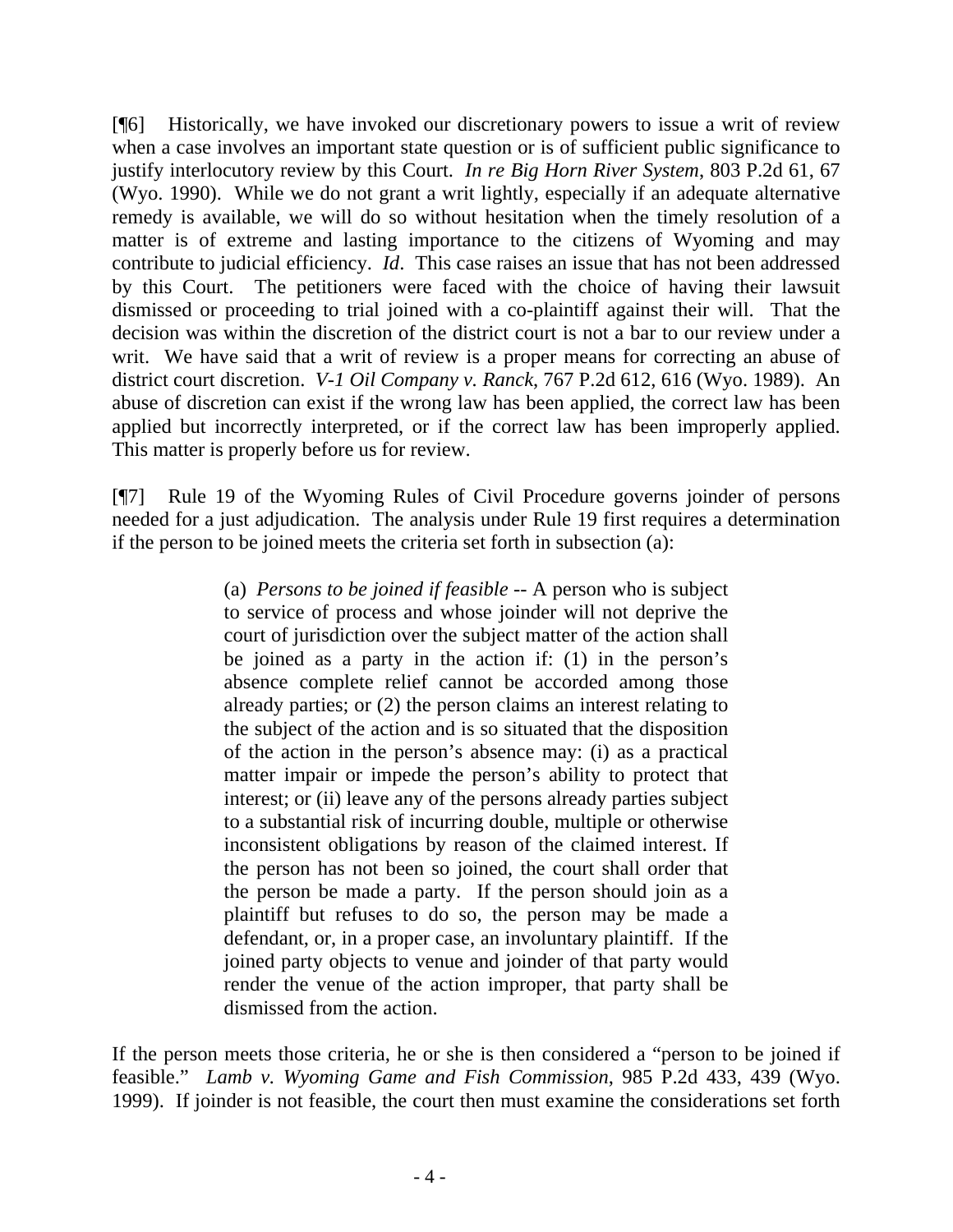in subsection (b) to determine whether "in equity and good conscience" the action should proceed:

> (b) *Determination by court whenever joinder not feasible* -- If a person as described in subdivisions (a)(1) and (a)(2) hereof cannot be made a party, the court shall determine whether in equity and good conscience the action should proceed among the parties before it, or should be dismissed, the absent person being thus regarded as indispensable. The factors to be considered by the court include:

- (1) To what extent a judgment rendered in the person's absence might be prejudicial to the person or those already parties;
- (2) The extent to which, by protective provisions in the judgment, by the shaping of relief, or other measures, the prejudice can be lessened or avoided;
- (3) Whether a judgment rendered in the person's absence will be adequate;
- (4) Whether the plaintiff will have an adequate remedy if the action is dismissed for nonjoinder.

W.R.C.P. 19(b). If the court concludes that "in equity and good conscience" the action cannot proceed without the person in question, that person is considered indispensable and must be joined, or dismissal will result. *Id*.; *Albrecht v. Zwaanshoek Holding En Financiering, B.V.*, 762 P.2d 1174, 1178 (Wyo. 1988); *Reilly v. Reilly*, 671 P.2d 330, 332 (Wyo. 1983).

[¶8] The question before us is whether a non-party with a tort cause of action for injuries arising out of the same incident that is the subject of a negligence action must be joined thereto under the criteria of Rule 19(a). Grove argues that each person possesses a separate and distinct cause of action that does not trigger any of the criteria for joinder. Grove insists that Broberg's absence would have no effect on her own ability to receive relief on her claim or Broberg's ability to protect her interests. Furthermore, Grove declares that Pfister would not be subjected to multiple or inconsistent obligations since her claims and those of Broberg are independent of one another, as each is predicated on a claim of personal injury that is unrelated to the other's claim. Pfister counters by declaring that the question is largely one of fact and that we should defer to the district court's exercise of its discretion.

[¶9] Since the Wyoming Rules of Civil Procedure are patterned after their federal counterparts, we have found federal court interpretations of their rules highly persuasive for interpretations of our corresponding rules. *Peters v. West Park Hospital*, 2003 WY 117, ¶10, 76 P.3d 821, ¶10 (Wyo. 2003); *Caldwell v. Cummings*, 2001 WY 106, ¶10, 33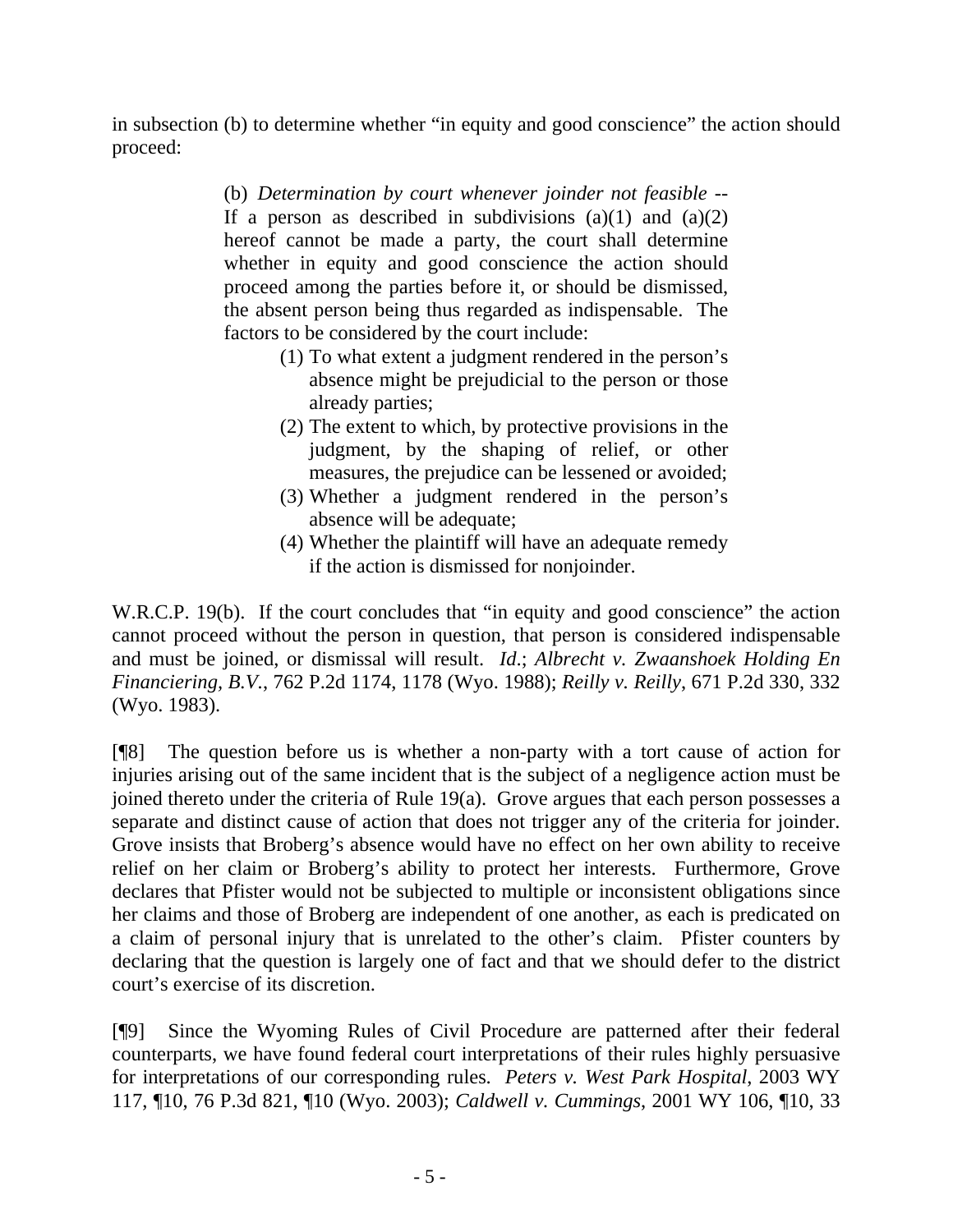P.3d 1138, ¶10 (Wyo. 2001). We begin our review then by quoting extensively from a Maryland court's review of the applicable federal law:

> The purpose of the Fed.R.Civ.P. 19 is "to bring before the court all persons whose joinder would be desirable for a just adjudication of the action." 7 Charles A. Wright, et al., *Federal Practice and Procedure* § 1604, at 36 (2d ed. 1986). Professors Wright, Miller and Kane state:

> > "There is no precise formula for determining whether a particular nonparty must be joined under Rule 19(a). The decision has to be made in terms of the general policies of avoiding multiple litigation, providing the parties with complete and effective relief in a single action, and protecting the absent persons from the possible prejudicial effect of deciding the case without them. Account must also be taken of whether other alternatives are available to the litigants. By its very nature, Rule 19(a) calls for determinations that are heavily influenced by the facts and circumstances of individual cases, although certain general patterns are apparent in the decisions."

7 Wright, et al., *supra*, § 1604, at 40.

With regard to tort actions involving multiple plaintiffs who are severally entitled to relief against a tortfeasor, it has been stated:

> "When several tort actions instituted by different persons arise out of the same incident, the complaining parties need not be joined in the suits brought by the others. For instance, in an action by a husband for personal injuries, his wife's joinder may not be essential if her claim for loss of consortium is wholly independent under state law and she is free to assert it in a separate action."

7 Wright, et al., *supra*, § 1623, at 349-50. Professor Moore similarly states in this regard:

> "The possibility of adjudications that are inconsistent merely as a matter of logic does not trigger the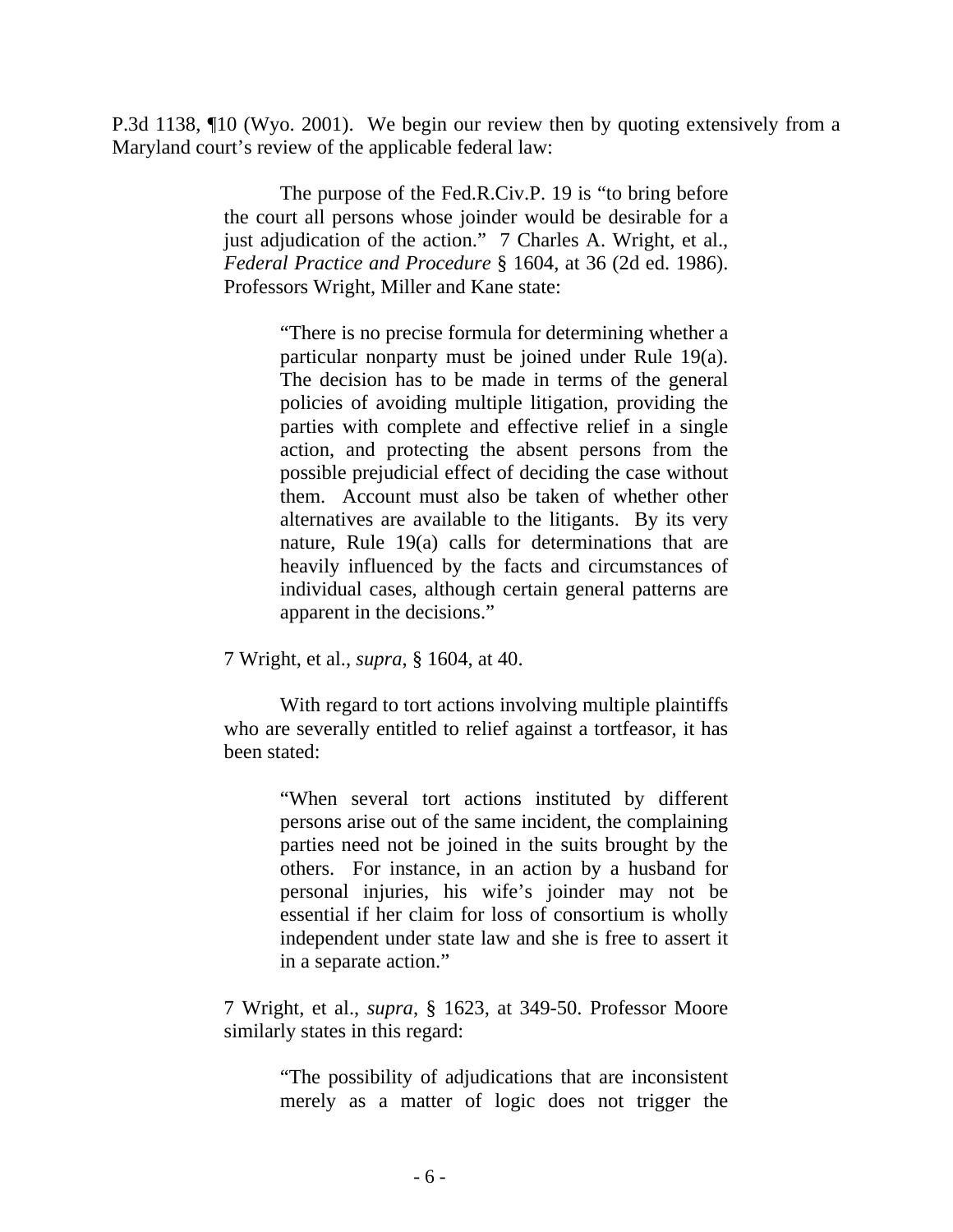application of Rule 19(a)…. Thus when several persons are injured by the same tort and proof of damage is individual, the fact that want of an estoppel may leave a defendant who has defended successfully against one of the injured parties with the risk that he will be liable to another in a subsequent suit does not make it necessary that all the putative plaintiffs be joined in the same suit …."

## 3A James W. Moore & Jo D. Lucas, *Moore's Federal Practice* para. 19.07-1[2.-2], at 19-123-24 (1993).

In line with the commentators, federal decisions generally manifest a pattern of not requiring joinder of parties who possess separate and distinct causes of action arising out of a single tortuous incident. *See Lewis v. Holden*, 821 F.2d 291 ( $5<sup>th</sup>$  Cir. 1987) (Under Mississippi law, parents and minor possess separate causes of action for negligent injury to minor and minor need not be joined in parent's action by Fed.R.Civ.P. 19(a)); *Bakia v. County of Los Angeles*, 687 F.2d 299 ( $9<sup>th</sup>$  Cir. 1982) (It is a misapplication of Fed.R.Civ.P. 19 (a) to add parties who are neither necessary nor indispensable, who are not essential for just adjudication and who have a separate cause of action entirely); *Field v. Volkswagenwerk AG*, 626 F.2d 293 (3d Cir. 1980) (wife, whose cause of action for loss of consortium was separate and distinct from decedent spouse's claim, not required to be joined under Fed.R.Civ.P. 19(a)); *Pan American World Airways, Inc. v. United States Dist. Ct.*, 523 F.2d 1073 (9<sup>th</sup>) Cir. 1975) (airplane crash victims' next of kin, who may be potential plaintiffs, are not required to be joined in suit with other crash victims); *Sove v. Smith*, 311 F.2d 5 ( $6<sup>th</sup>$  Cir. 1962) (wife, whose cause of action for loss of consortium was separate and distinct from husband's own claim, not required to be joined under Fed.R.Civ.P. 19); *Cortez v. County of Los Angeles*, 96 F.R.D. 427 (C.D. Cal. 1983) (minor not required to be joined in parents' suit seeking recovery for emotional distress as a result of defendant's negligent medical treatment of minor); *Wright v. Schebler Co.*, 37 F.R.D. 319 (S.D. Iowa 1965) (wife, whose cause of action for loss of consortium is a separate and distinct from husband's own claim, not required to be joined under Fed.R.Civ.P. 19(a)). *But see Aguilar v. County of Los Angeles*, 751 F.2d 1089 (9<sup>th</sup> Cir.), *cert. denied*,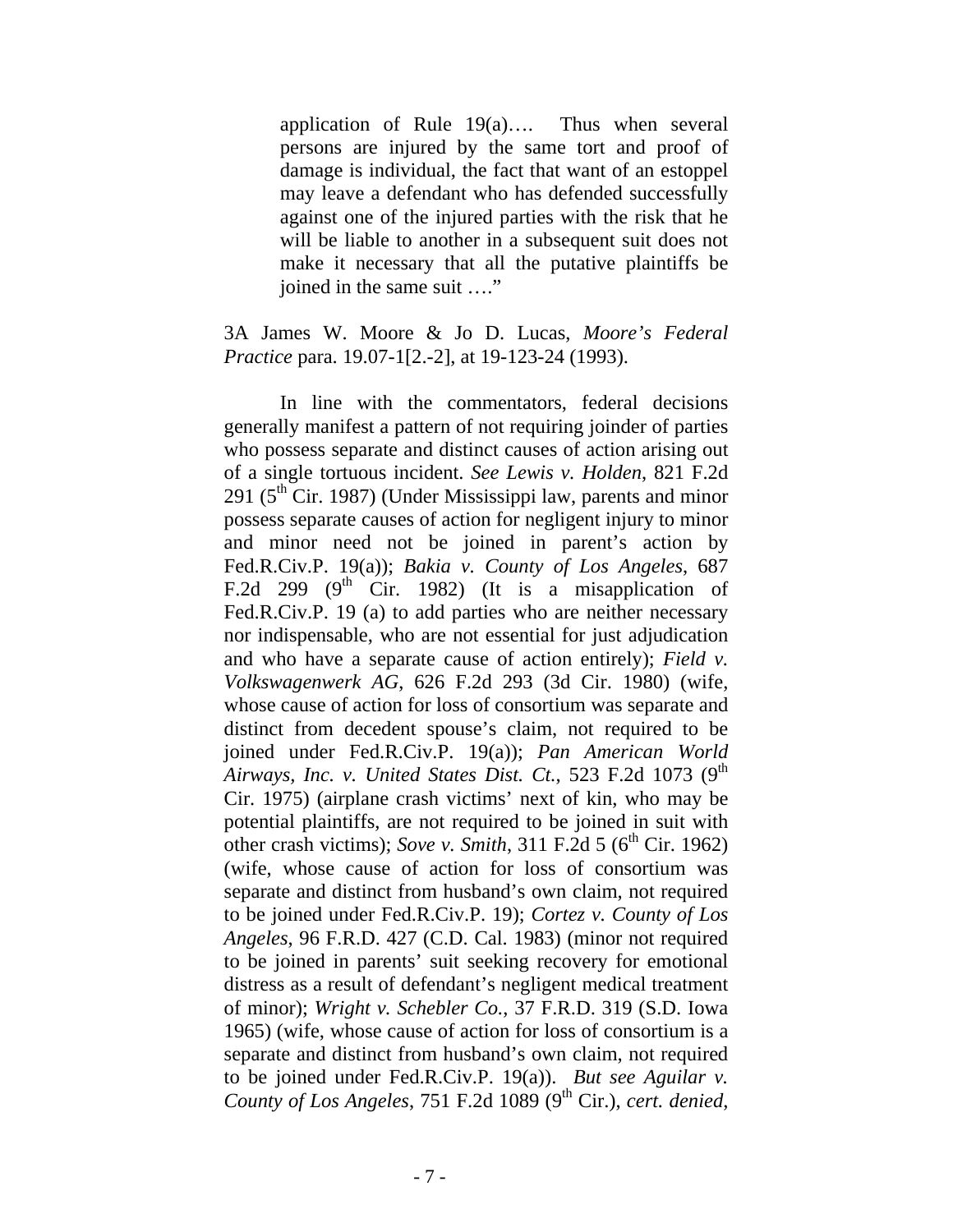471 U.S. 1125, 105 S.Ct. 2656, 86 L.Ed.2d 273 (1985) (where under California state law collateral estoppel may preclude minor from relitigating issue of negligence if his parents were unsuccessful in a federal diversity action, minor required to be joined in his parent's action for recovery of pre-majority medical expenses); *Lopez v. Martin Luther King, Jr. Hosp.*, 97 F.R.D. 24 (C.D. Cal. 1983) (same).

State courts addressing this issue likewise have not required joinder of the child's claim for personal injuries and the parent's claim for medical expenses. *Troutman v. Ollis*, 134 Mich.App. 332, 351 N.W.2d 301 (1984); *Independent School Dist. I-29 v. Crawford*, 688 P.2d 1291 (Okla. 1984); *Glover v. Narick*, 184 W.Va. 381, 400 S.E.2d 816 (1990).

Indeed, as the United States Court of Appeals for the Third Circuit recognized in circumstances similar to the case *sub judice*, requiring joinder of separate causes of action arising out of a single tortious incident would render meaningless the distinction between permissive and compulsory joinder. *Field*, *supra*, 626 F.2d at 301. In *Field*, *supra*, the court determined that a wife's separate and distinct cause of action for loss of consortium was not required to be joined in the same action brought by her deceased husband's estate and her son against the tortfeasor. The Court of Appeals for the Third Circuit explained in relevant part:

> "The right to separate and individual relief asserted against VWAG by [the wife] in her individual capacity, however, even though it arises out of the same occurrence, exists quite apart from the claims asserted by [her son and her husband's] estate and, if upheld, would impose upon VWAG an obligation separate and distinct from its obligations to the other parties. Complete relief under Rule  $19(a)(1)$  'refers to relief as between the persons already parties, not as between a party and the absent person whose joinder is sought, and mere theoretical considerations of disposing of the whole controversy should not be employed' to dismiss an action 'where it appears unlikely that absent persons could be adversely affected.' Indeed, to dismiss the action on the ground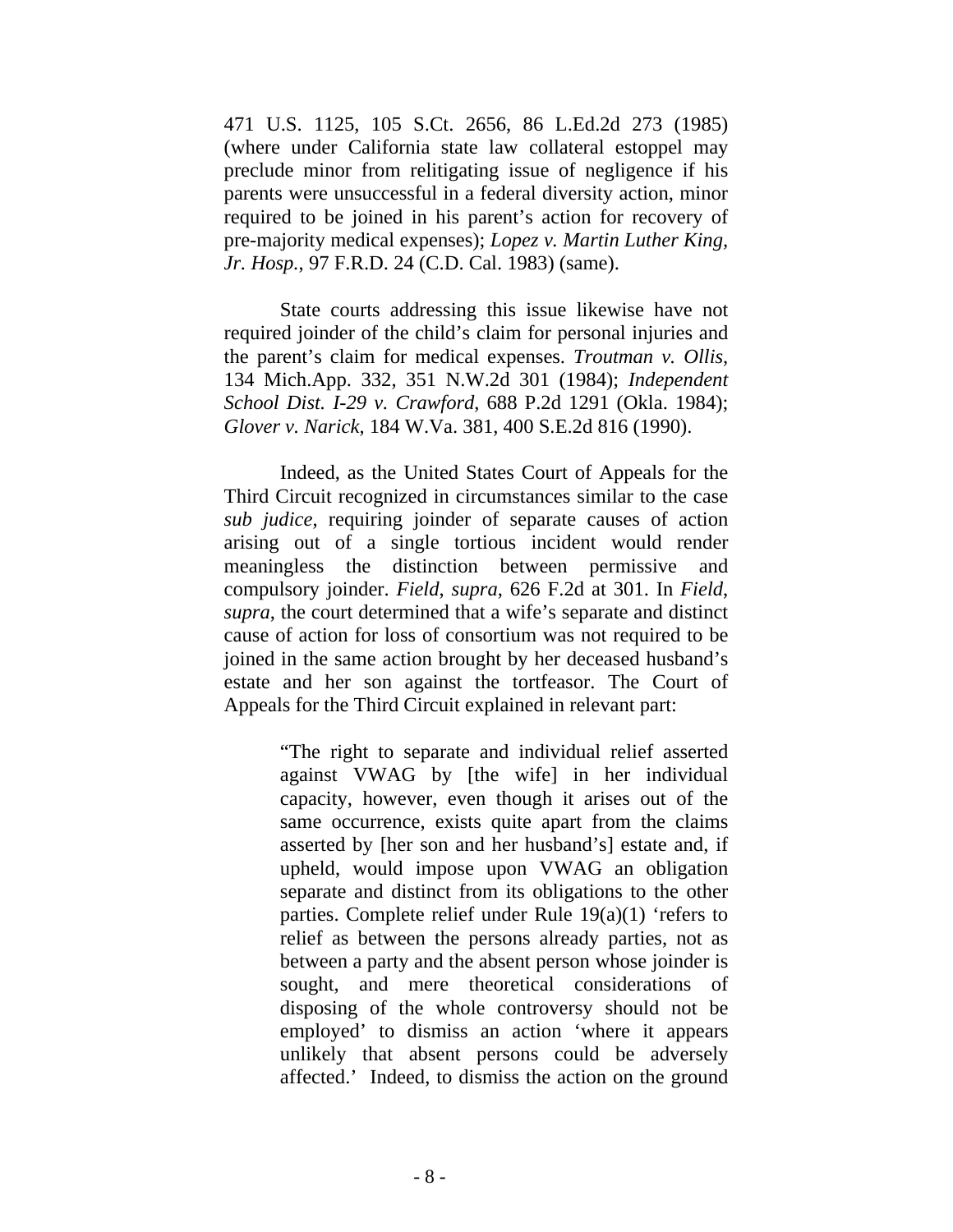that [the wife] is indispensable would appear 'to deny a principal aspect of several liability.'

626 F.2d at 301 (footnotes omitted).

Although we have stated that one of the purposes of compulsory joinder is "to prevent 'multiplicity of litigation by assuring a determination of the entire controversy in a single proceeding,'" *Mahan v. Mahan*, [320 Md. 262, 272, 577 A.2d 70, 75 (1990)] (*quoting Bender v. Secretary, Dep't of Personnel*, 290 Md. 345, 351, 430 A.2d 66, 69-70 (1981)), we agree with the commentators and other courts that have addressed this issue and hold that under [Maryland's equivalent of federal rule 19] the parents' claim for medical expenses arising because of a tortious injury to their minor child is not required to be joined in a single action with the minor's claim for personal injuries.

*Garay v. Overholtzer*, 631 A.2d 429, 437-38 (1993). *See also Harris v. Illinois-California Express, Inc.*, 687 F.2d 1361, 1367 (10<sup>th</sup> Cir. 1982) (In negligence action arising out of automobile accident, co-passengers' claims were not dependent on the other's presence as a party since their claims could be successfully advanced independently of each other.). Several more recent cases have reached the same result: *Le Blanc v. Cleveland*, 248 F.3d 95, 98-99 (2nd Cir. 2001); *Delgado v. Plaza Las Americas, Inc.,* 139 F.3d 1, 3 (1<sup>st</sup> Cir. 1998); and *Rishell v. Jane Phillips Episcopal Memorial Medical Center*, 94 F.3d 1407, 1410-13 (10<sup>th</sup> Cir. 1996). In *Delgado*, the First Circuit appellate panel vacated and remanded a district court order dismissing the complaint of a rape victim's father against a shopping center and insurance company for failure to join the victim, who had filed an action in a state court, as a necessary party. The panel reasoned:

> The primary question before us, then, is whether the district court correctly determined that [the daughter] is a necessary party under Fed. R. Civ. P. 19(a)(2)(ii). [Footnote omitted] As stated above, Fed. R. Civ. P. 19(a)(2)(ii) provides that an absentee may be deemed a necessary party if nonjoinder will "leave any of the persons already parties subject to substantial risk of incurring double, multiple, or otherwise inconsistent obligations by reason of the claimed interest." Although the plaintiff has the right to control his own litigation and to choose his own forum, Fed. R. Civ. P.  $19(a)(2)(ii)$  balances these rights against the defendants' (and systemic) interests in avoiding judgments giving rise to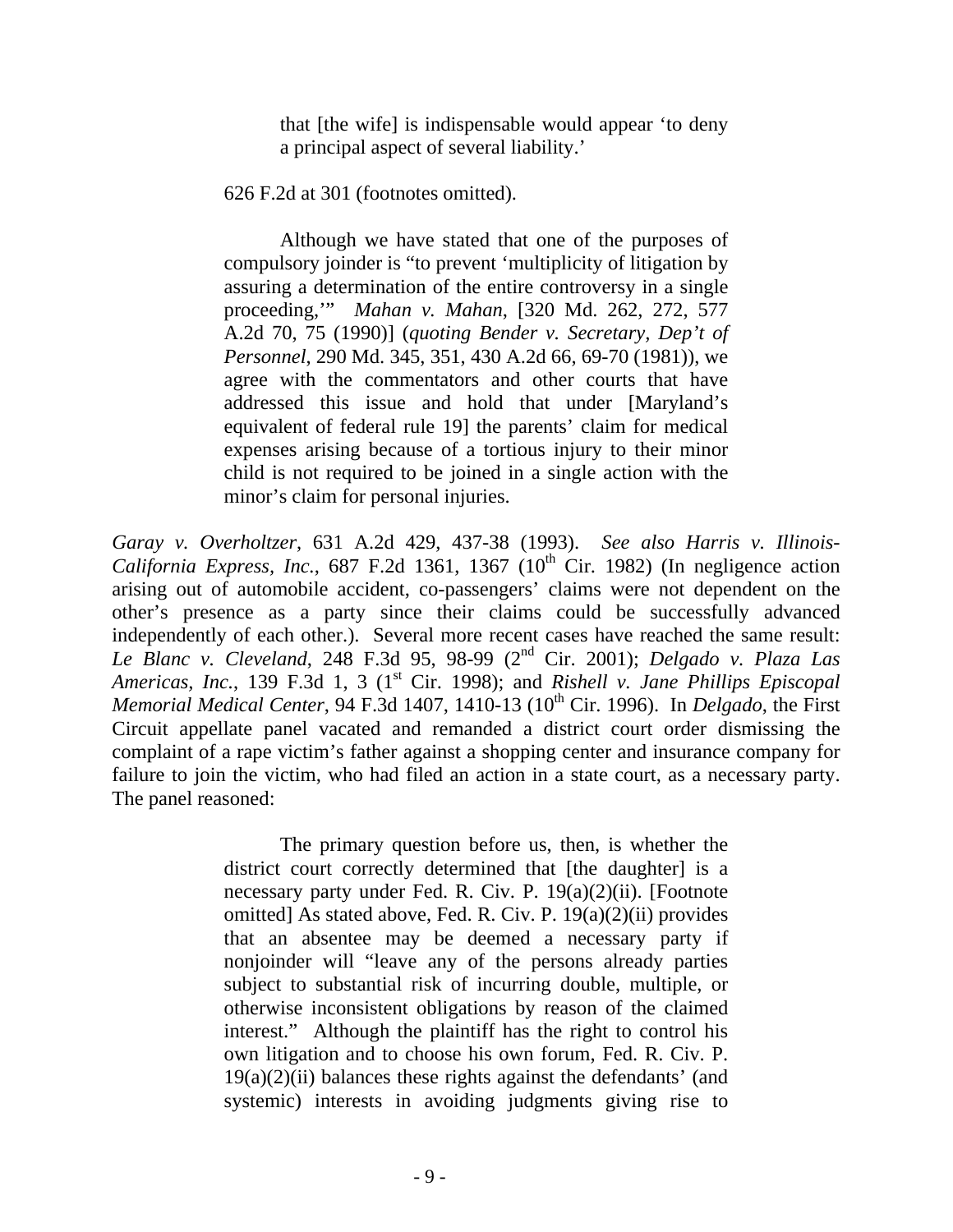"inconsistent obligations." See *Schutten v. Shell Oil Co.*, 421 F.2d 869, 873 ( $5^{th}$ Cir. 1970).

"Inconsistent obligations" are not, however, the same as inconsistent adjudications or results. See *Micheel v. Haralson*, 586 F. Supp. 169, 171 (E.D. Pa. 1983); see also 4 James Wm. Moore et al., Moore's Federal Practice P 19.03 (3d ed. 1997). Inconsistent obligations occur when a party is unable to comply with one court's order without breaching another court's order concerning the same incident. See 4 Moore's at P 19.03. Inconsistent adjudications or results, by contrast, occur when a defendant successfully defends a claim in one forum, yet loses on another claim arising from the same incident in another forum. See *National Union Fire Ins. Co. of Pittsburgh v. Massachusetts Mun. Wholesale Elec. Co.*, 117 F.R.D. 321, 322 (D. Mass. 1987) (citing *Bedel v. Thompson*, 103 F.R.D. 78, 81 (S.D. Ohio 1984)); see also *Boone v. General Motors Acceptance Corp.*, 682 F.2d 552, 554 ( $5<sup>th</sup>$  Cir. 1982) (the threat of inconsistent obligations, not multiple litigations, informs Fed. R. Civ. P. 19(a) considerations); *Field v. Volkswagenwerk AG*, 626 F.2d 293, 301 (3d. Cir. 1980) (similar). Unlike a risk of inconsistent obligations, a risk that a defendant who has successfully defended against a party may be found liable to another party in a subsequent action arising from the same incident – i.e., a risk of inconsistent adjudications or results – does not necessitate joinder of all of the parties into one action pursuant to Fed. R. Civ. P. 19(a). See *Field*, 626 F.2d at 301. Moreover, where two suits arising from the same incident involve different causes of action, defendants are not faced with the potential for double liability because separate suits have different consequences and different measures of damages. See *In Re Torcise*, 116 F.3d 860, 866 (11<sup>th</sup> Cir. 1997).

In this situation, defendants faced a federal action and a state action arising from the same incident. In reasoning that defendants could be facing "inconsistent obligations," the district court noted that defendants could be found liable to [the father] in federal court, but not liable to [the daughter] in state court, or vice versa. Although the court also looked to other factors in reaching its conclusion, it is this determination – which is really a determination that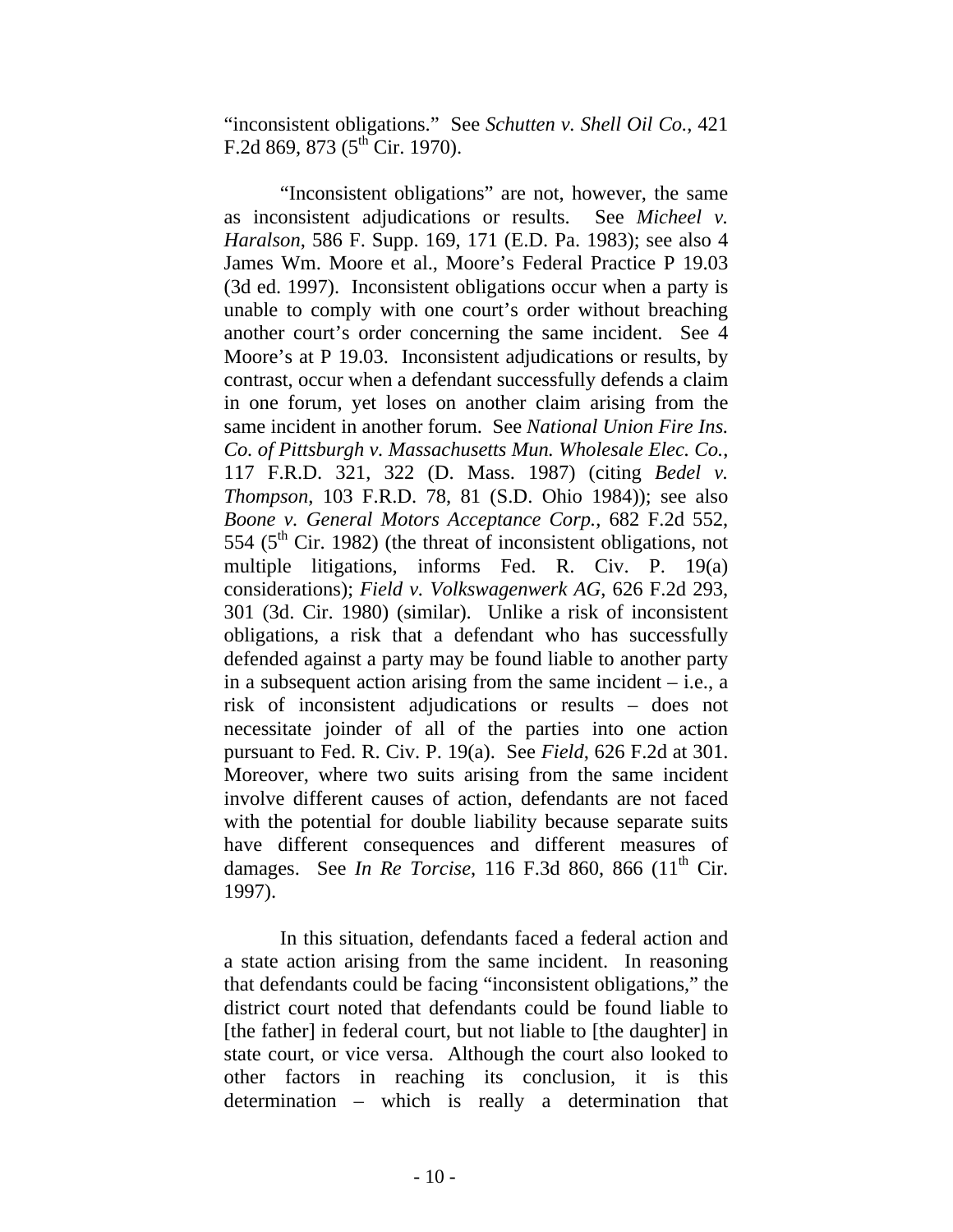defendants faced the threat of inconsistent results – that grounded the court's ruling that [the daughter] was a necessary party to this lawsuit. Yet as we have explained, the mere possibility of inconsistent results in separate actions does not make the plaintiff in each action a necessary party to the other. And even if it did, the fact remains that [the daughter] and her father have separate causes of action based on different theories of recovery. We therefore cannot sustain the court's ruling that [the daughter] is a party both necessary and indispensable to this lawsuit.

*Delgado,* 139 F.3d at 5-8.

[¶10] The only direct authority cited by Pfister in support of his argument for the district court's ruling is *Mendez v. Vatican Shrimp Company*, 43 F.R.D. 294 (S.D. Texas 1966). There, two crewmen on one of the defendant's shrimp boats died at sea. The administratrix of the estate of one of the crewmen filed suit against the defendant, who moved to join the estate of the other crewman as a party under federal Rule 19. The court ordered joinder on the basis that the rule "contemplates the joinder of parties to avoid a multiplicity of suits." *Id.* at 295-96; *see also Ramsey v. Bomin Testing, Inc.*, 68 F.R.D. 335, 337 (W.D. Okla. 1975). We cannot agree with that court's reasoning. As the *Delgado* court noted above, Rule 19 does not concern itself with "multiplicity of suits." The Wyoming version of the Rule says:

> (a) *Persons to be joined if feasible* -- A person who is subject to service of process and whose joinder will not deprive the court of jurisdiction over the subject matter of the action shall be joined as a party in the action if: … (2) the person claims an interest relating to the subject of the action and is so situated that the disposition of the action in the person's absence may: … (ii) leave any of the persons already parties subject to **a substantial risk of incurring** double, **multiple**, or otherwise inconsistent **obligations by reason of the claimed interest**. [Emphasis added.]

Plainly, the Rule is referring to obligations -- not results. *See Boone v. General Motors Acceptance Corporation*, 682 F.2d 552, at 554 ( $5<sup>th</sup>$  Cir. 1982). For the reasons enunciated by *Garay* and *Delgado* and the cases cited therein, we decline to adopt the view espoused by the *Mendez* court.

[¶11] Applying the reasoning of the above quoted cases, we conclude that the district court erred in requiring joinder. Grove and Broberg possess separate and distinct causes of action that are independent of one another. Broberg's absence from this litigation will